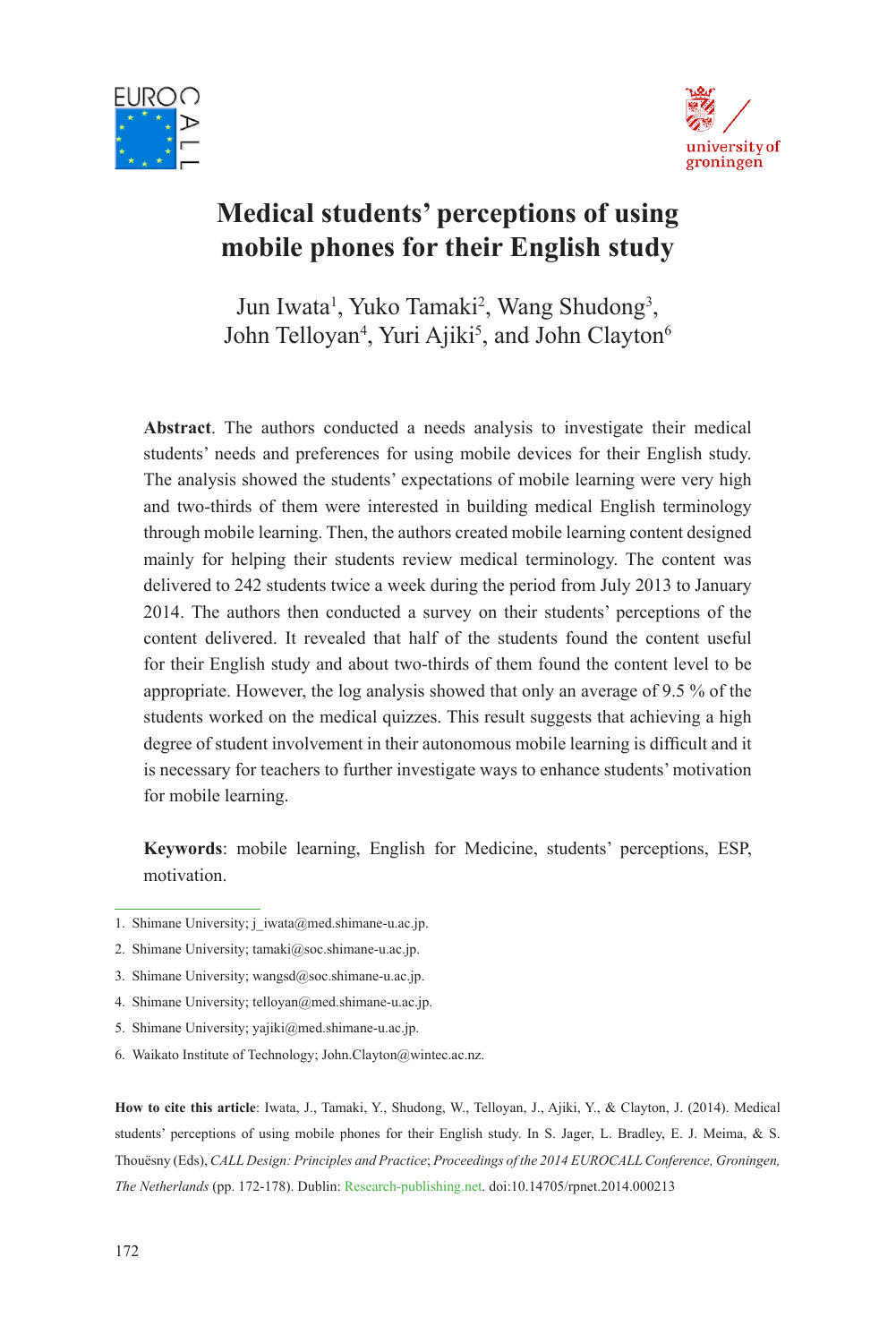# **1. Introduction**

Amidst the rapid progression of internationalization, English is becoming increasingly important for Japanese students to prepare for their future career. This is especially true of medical/nursing students due to growing demand for them to use English at conferences and/or workshops and increasing opportunities for them to communicate with other medical staff and patients in English. However, the curricula at medical schools in Japan are so extensive that the time allocated for English classes is quite limited. Therefore, language teachers at medical schools are expected to not only improve their English curricula, but also offer effective and attractive self-study courses and materials which help enhance students' independent and autonomous study.

Since 2007, the authors have been evaluating their current teaching practices and modifying the structure and content of their English classes by applying a blendedlearning model using Moodle, a popular open source Learning Management System (Iwata, Tamaki, & Clayton, 2011). They have also started to design a range of selfstudy materials by using mobile devices, which are expected to be a useful tool for enhancing students' autonomous study (Bakay, Bulut, & Delialioglu, 2013). The authors' key goals for the use of mobile devices such as mobile phones, smart phones and tablets were firstly to give learners more opportunities to practice their medical English skills by providing them with ongoing access to a range of useful learning resources, and secondly to help enhance student's learner autonomy by using mobile devices.

## **2. Students' needs and preferences for mobile learning**

The authors conducted a needs analysis in July 2013 to investigate their medical students' needs and preference for using mobile devices for their English study by asking the following three questions:

- Have you used your mobile device for study purposes?
- Do you think mobile learning will be effective?
- What topics would you like to study with your mobile devices?

The results obtained from Questions (1) and (2) indicate that 59.6% students have used mobile devices for their study and 62.9% students expected mobile learning to be effective. The results from Question (3), as seen in Table 1, show that students prefer vocabulary building and one-third (35.0%) of the students would like to study medical terms.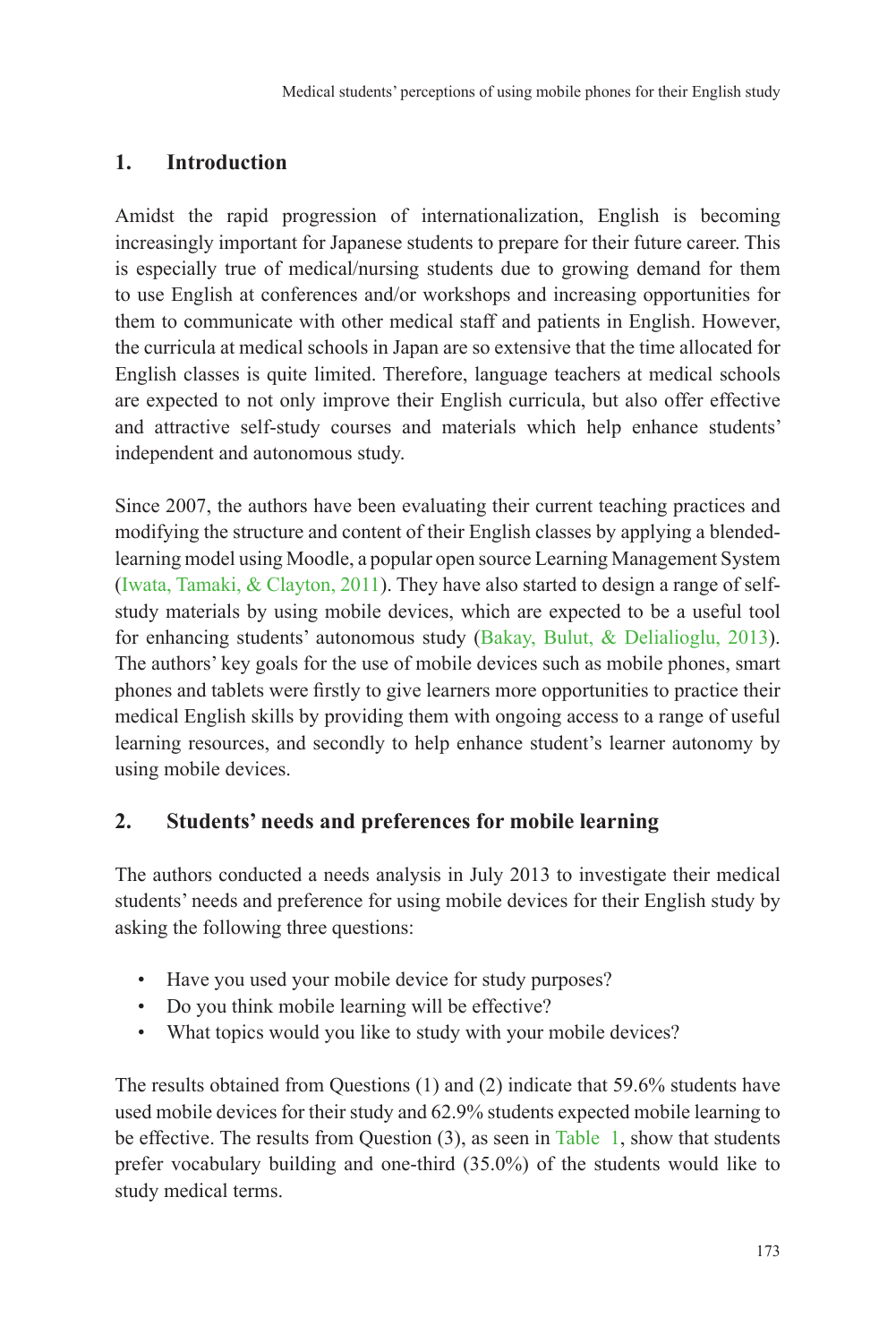### Table 1. Preferred topics (*N*=242)

|                             | number | $\frac{0}{6}$ |
|-----------------------------|--------|---------------|
| General terms               | 163    | 67.9%         |
| <b>Medical terms</b>        | 84     | 35.0%         |
| <b>TOEIC/TOEFL</b> exercise | 67     | 27.9%         |
| General conversation        | 59     | 24.6%         |
| <b>Medical conversation</b> | 40     | 16.7%         |
| Grammar exercises           | 35     | 14.6%         |
| Reading exercise            | 27     | 11.3%         |

## **3. Creating and delivering mobile learning content**

### **3.1. Creating mobile learning content**

The authors created a total of 54 mobile learning units for reviewing medical terminology in 2013, expecting the content would help students review medical vocabulary they had studied in class and enhance their self-study. Each unit consisted of 5 multiple-choice quizzes taken out of 1,000 basic medical terms including body parts, symptoms, abbreviations, prefixes and suffixes. Figure 1 shows a sample content for reviewing major terms related to psychiatry.

Figure 1. Quiz form

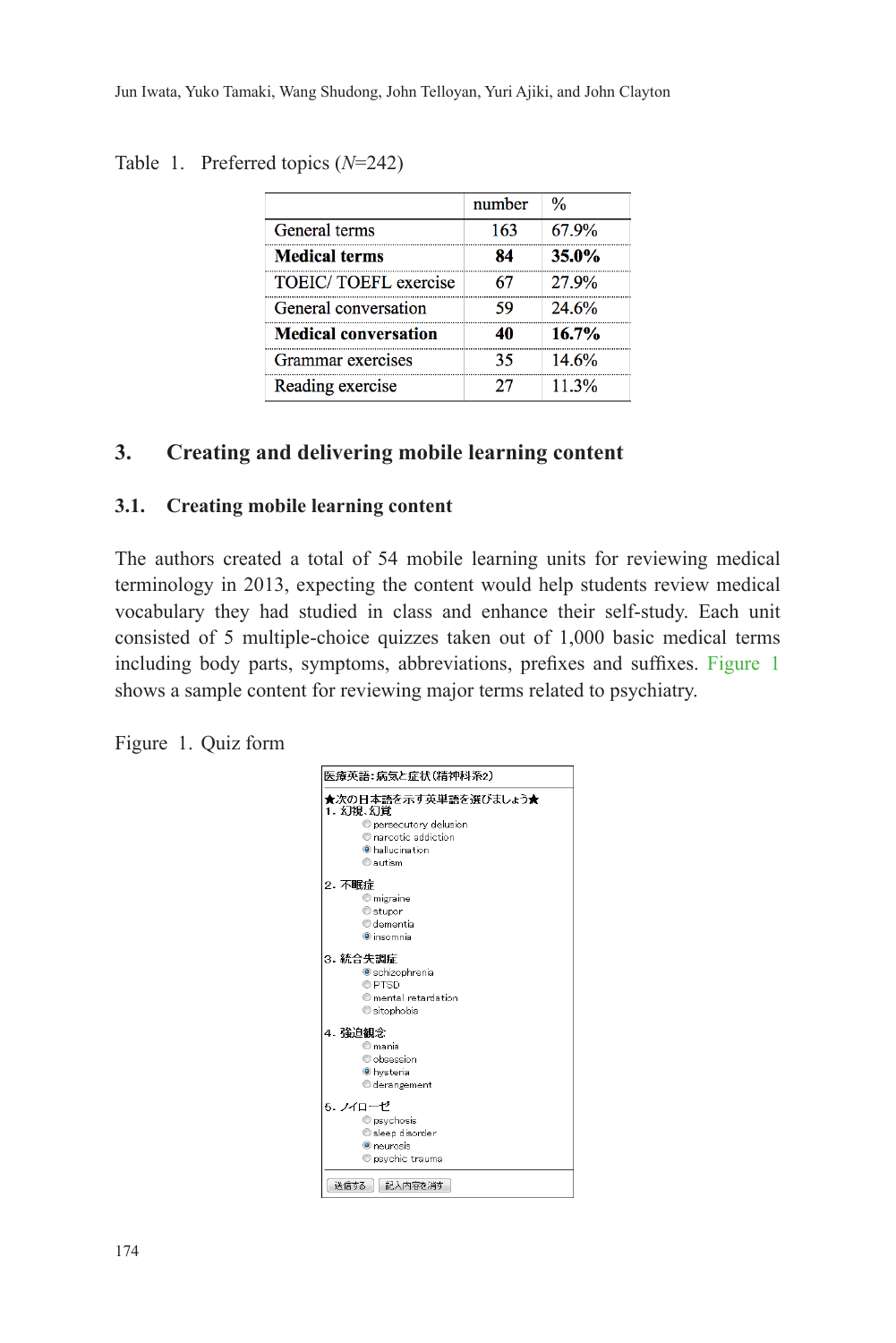Students answered multiple-choice questions by clicking radio buttons on their mobile devices and then clicking a "Send" button. After that the feedback form including answers, points, and comments was shown as illustrated in Figure 2. The feedback was designed to be helpful and informative for students by giving detailed comments on each targeted term and other options.

Figure 2. Feedback



## **3.2. Delivering mobile learning content**

The content created by the authors was delivered to a total of 242 recipients, most of whom were first-year medical and nursing students. All students were voluntary participants in the study of mobile learning. Details concerning content delivery are as follows.

(1) System: "InterCussion", web-based system (paid).

(2) Recipients: 242 medical and nursing students of Shimane University, Japan.

(3) Mobile devices students used: smart phones (78.8%), tablets (5.8%), mobile phones (5.0%), other devices (10.2%).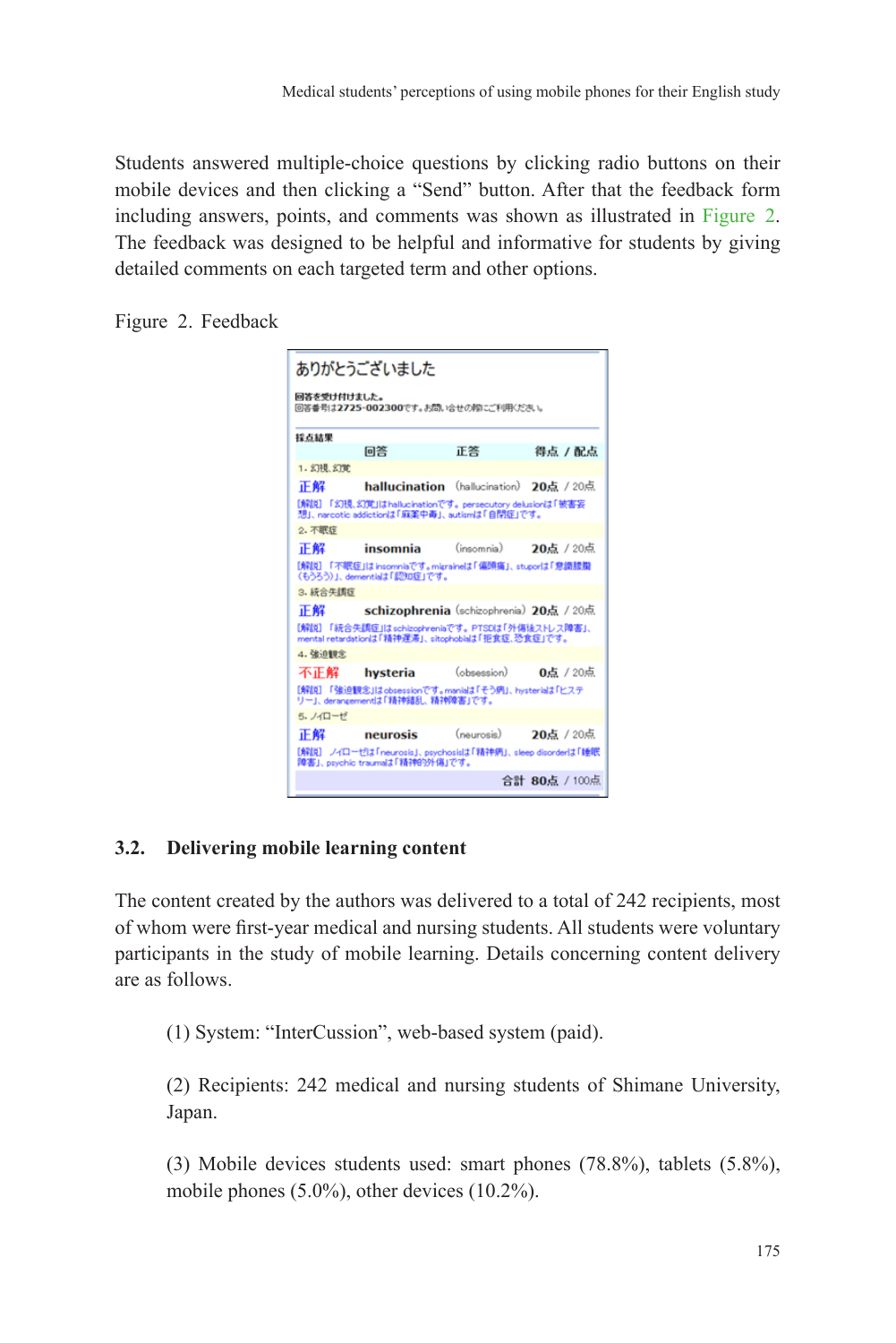(4) Frequency: twice a week (Tuesdays and Fridays at noon).

(5) Duration: 7 months (July 2013 – January 2014).

### **4. Evaluation**

The authors conducted a survey on their students' perceptions of the content delivered and 120 recipients answered the survey (response rate: 49.6%). It revealed that about half of the students found the content effective for their English study, as shown in Table 2. The majority of them found the difficulty level of the content appropriate, as shown in Table 3. With regard to the twice-a-week frequency of content delivery, 60.8% students thought it moderate and 21.8% students thought it was too often and that 'once-a- week' was more desirable.These results indicate that in general, learners seemed to think that the mobile learning content was effective and the frequency of delivery was appropriate. However, enhancing learner autonomy, one of the key drivers of this study of mobile learning, was still not successful as the number of the participants who actually tried the medical term quiz was quite low at only 9.5% on average, with 18.2% the maximum and 5.8% the minimum.

|                       | number | $\frac{0}{6}$ |
|-----------------------|--------|---------------|
| <b>Very effective</b> |        | 6.7%          |
| <b>Effective</b>      | 46     | 38.3%         |
| Neither               | 37     | 30.8%         |
| Not so effective      |        | 5.8%          |
| Not effective at all  |        | $0\%$         |

Table 2. Effectiveness (*N*=120)

Table 3. Difficulty level (*N*=120)

|                    | number | $\frac{0}{6}$ |
|--------------------|--------|---------------|
| Too difficult      |        | $0.8\%$       |
| A little difficult | 28     | 23.3%         |
| Appropriate        | 75     | 62.5%         |
| A little easy      |        | 2.5%          |
| Too easy           |        | $0.8\%$       |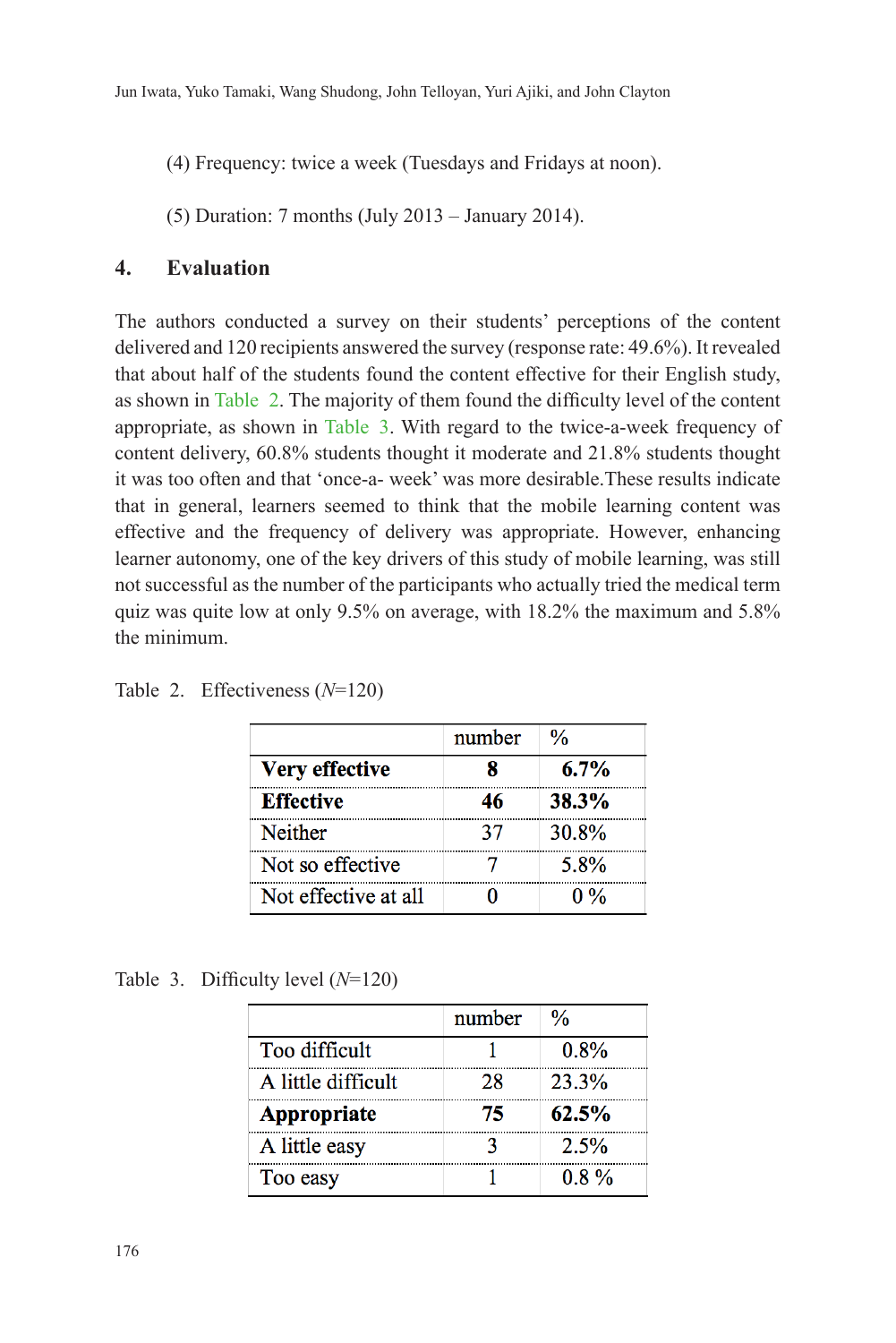# **5. Discussion**

While students' expectations of mobile learning were high, their readiness for mobile learning still seems to be low. This may suggest that achieving a high degree of student involvement will continue to be quite difficult no matter how much interest students demonstrate in mobile learning (Kwon, 2013).

The results from the evaluation of the mobile learning content left the authors two challenges to solve. Firstly, they need to modify the content and delivery system to better suit students' needs and preferences. Secondly, they need to investigate what factors affect learners' motivation and autonomy in mobile learning context and they need to seek ways to increase student's motivation for mobile learning.

## **6. Conclusions**

The initial findings from the survey on medical students' needs and preferences of mobile learning indicate that most students were interested in studying English vocabulary with their mobile devices and they expected mobile learning to be effective for their English study. The survey results on students' evaluations of the content delivered show that the majority of them found the content effective for improving medical English language skills and the level of the content appropriate. However, the data analysis revealed that the students' actual use of the content was at a low level of 9.8% on average, which illustrates a need for further analysis.

The authors are conscious that further investigation on how their mobile learning content actually helps learners improve their medical English skills/knowledge and how the content helps them become motivated to study autonomously is required. However, the authors believe further practice of creating and delivering mobile learning content and development of measures for evaluating these practices would be valuable in monitoring the effectiveness of their mobile learning content and enhancing mobile learning for the purpose of teaching English for medicine.

**Acknowledgements**. This research was partially supported by the Ministry of Education, Science, Sports and Culture, Grant-in-Aid for Scientific Research (C), 24501189, 2012-2014.

## **References**

Bakay, S., Bulut, I. H., & Delialioglu, O. (2013). English as a foreign language (EFL) students' readiness and perceptions towards mobile learning. *EDULEARN13 Proceedings* (pp. 251-257).